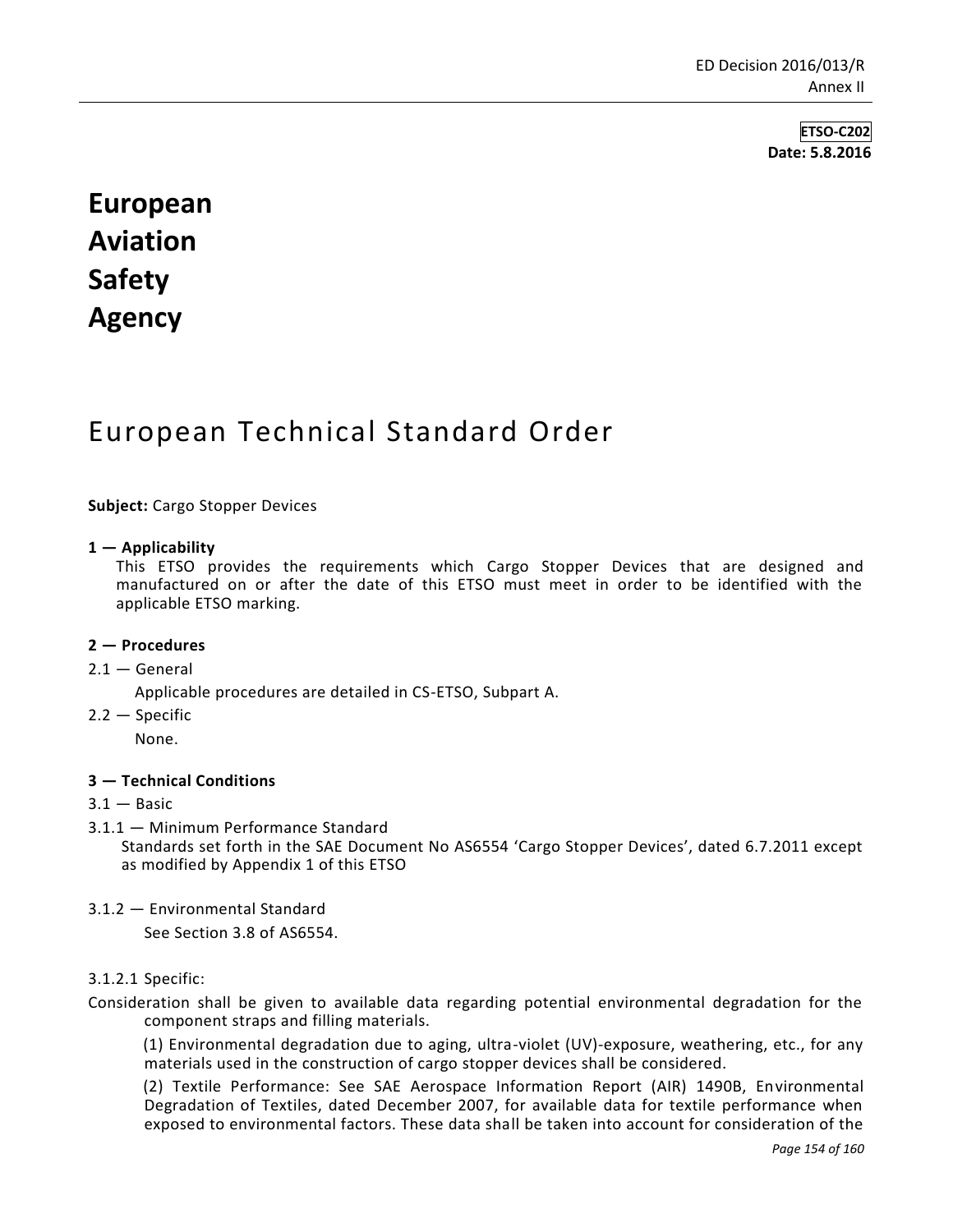#### **ETSO-C202**

effects of environmental degradation on cargo stopper devices with the expected storage and service life.

- **Note:** Environmental degradation data other than that documented in AIR 1490B may be used if substantiated by the applicant and approved by EASA.
- $3.1.3 -$ Software

n/a

- 3.1.4 Electronic Hardware Qualification
	- n/a

3.2 — Specific

- None.
- 3.2.1 Failure Condition Classification See CS-ETSO, Subpart A, paragraph 2.4.

#### **4 — Marking**

4.1 — General

Marking as detailed in CS-ETSO, Subpart A, paragraph 1.2.

4.2 — Specific

In addition the following marking shall be applied:

- The rated ultimate load in daN and lbf;
- The Expiration date in the format 'EXP YYYY-MM'

#### **5 — Availability of Referenced Document**

See CS-ETSO, Subpart A, paragraph 3.